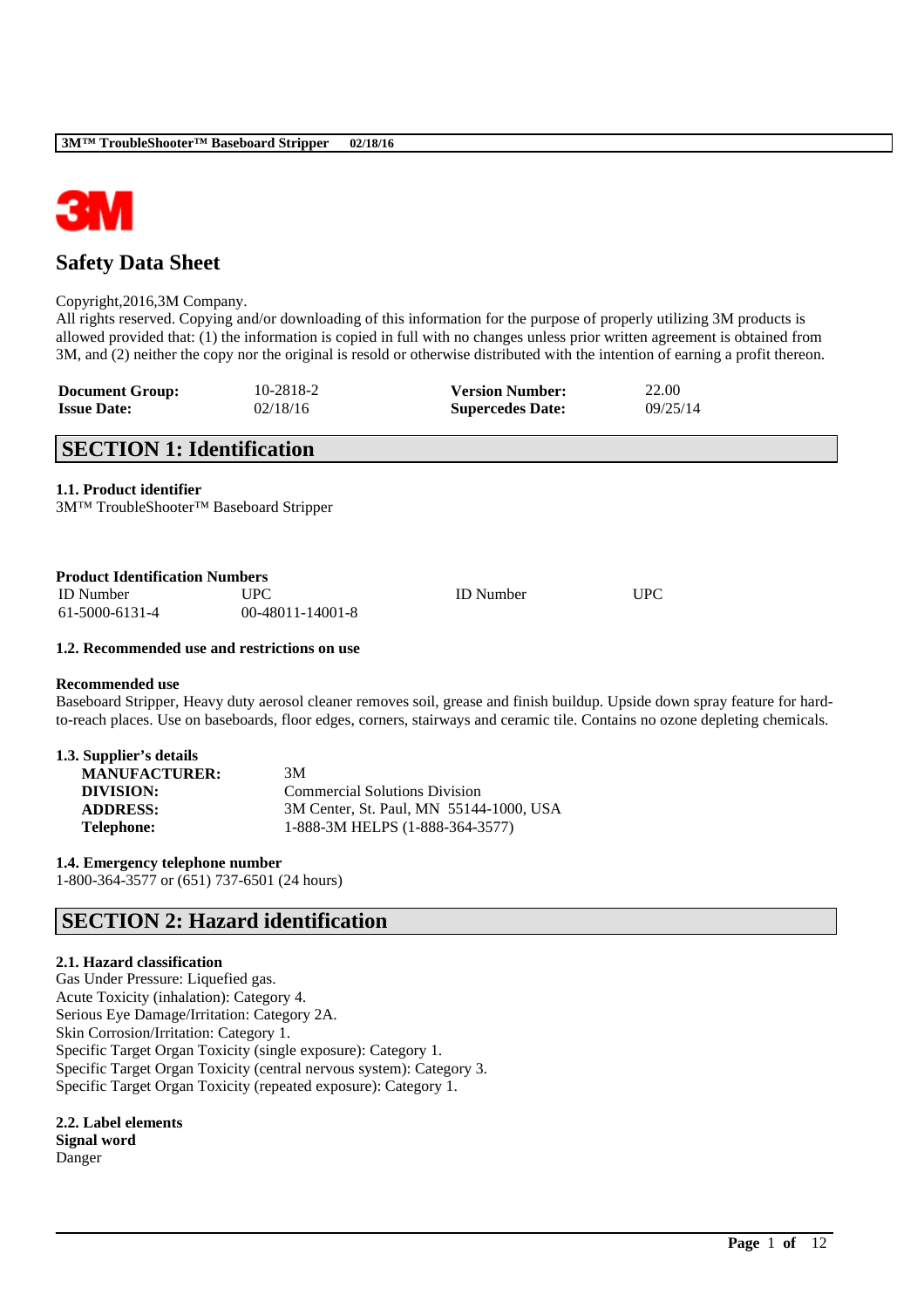#### **Symbols**

Corrosion | Exclamation mark | Health Hazard |

#### **Pictograms**



**Hazard Statements** Contains gas under pressure; may explode if heated.

Causes serious eye irritation. Causes skin burns. Harmful if inhaled. May cause drowsiness or dizziness.

Causes damage to organs: blood or blood-forming organs | cardiovascular system |

Causes damage to organs through prolonged or repeated exposure: blood or blood-forming organs |

#### **Precautionary Statements General:**

Keep out of reach of children.

#### **Prevention:**

Do not breathe dust/fume/gas/mist/vapors/spray. Use only outdoors or in a well-ventilated area. Wear protective gloves, protective clothing, and eye/face protection. Do not eat, drink or smoke when using this product. Wash thoroughly after handling.

#### **Response:**

IF INHALED: Remove person to fresh air and keep comfortable for breathing. IF ON SKIN (or hair): Take off immediately all contaminated clothing. Rinse skin with water/shower. IF IN EYES: Rinse cautiously with water for several minutes. Remove contact lenses, if present and easy to do. Continue rinsing. If eye irritation persists: Get medical advice/attention. Immediately call a POISON CENTER or doctor/physician. Wash contaminated clothing before reuse. IF SWALLOWED: Rinse mouth. Do NOT induce vomiting. Specific treatment (see Notes to Physician on this label).

## **Storage:**

Protect from sunlight. Store in a well-ventilated place. Keep container tightly closed. Store locked up.

#### **Disposal:**

Dispose of contents/container in accordance with applicable local/regional/national/international regulations.

\_\_\_\_\_\_\_\_\_\_\_\_\_\_\_\_\_\_\_\_\_\_\_\_\_\_\_\_\_\_\_\_\_\_\_\_\_\_\_\_\_\_\_\_\_\_\_\_\_\_\_\_\_\_\_\_\_\_\_\_\_\_\_\_\_\_\_\_\_\_\_\_\_\_\_\_\_\_\_\_\_\_\_\_\_\_\_\_\_\_

### **Notes to Physician:**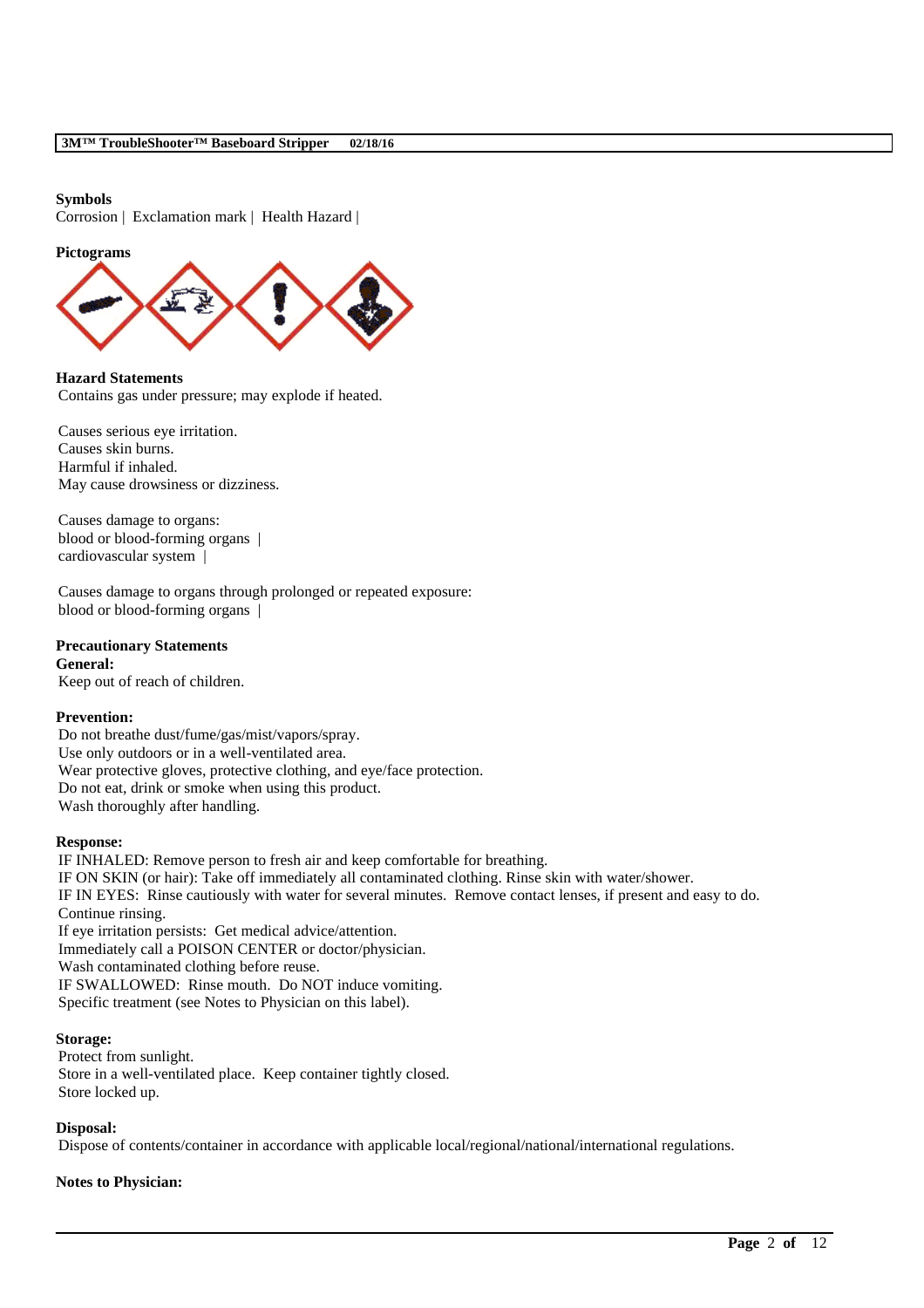Exposure may increase myocardial irritability. Do not administer sympathomimetic drugs unless absolutely necessary.

#### **2.3. Hazards not otherwise classified**

May cause chemical gastrointestinal burns.

9% of the mixture consists of ingredients of unknown acute oral toxicity. 9% of the mixture consists of ingredients of unknown acute dermal toxicity. 9% of the mixture consists of ingredients of unknown acute inhalation toxicity.

## **SECTION 3: Composition/information on ingredients**

| Ingredient                            | C.A.S. No.     | $\%$ by Wt                       |
|---------------------------------------|----------------|----------------------------------|
| <b>WATER</b>                          | 7732-18-5      | $60 - 90$ Trade Secret $*$       |
| 2-BUTOXYETHANOL                       | $111 - 76 - 2$ | 10 - 30 Trade Secret $*$         |
| PETROLEUM GASES, LIQUEFIED, SWEETENED | 68476-86-8     | 5 - 10 Trade Secret *            |
| <b>ETHANOLAMINE</b>                   | 141-43-5       | 3 - 7 Trade Secret *             |
| ETHOXYLATED C12-C15 ALCOHOLS          | 68131-39-5     | $\vert 0.1 - 1$ Trade Secret $*$ |
| Fragrance added                       | Mixture        | $\leq 0.5$ Trade Secret *        |

\*The specific chemical identity and/or exact percentage (concentration) of this composition has been withheld as a trade secret.

## **SECTION 4: First aid measures**

#### **4.1. Description of first aid measures**

#### **Inhalation:**

Remove person to fresh air. Get medical attention.

#### **Skin Contact:**

Immediately flush with large amounts of water for at least 15 minutes. Remove contaminated clothing. Get immediate medical attention. Wash clothing before reuse.

#### **Eye Contact:**

Immediately flush with large amounts of water. Remove contact lenses if easy to do. Continue rinsing. Get medical attention.

#### **If Swallowed:**

Rinse mouth. Do not induce vomiting. Get immediate medical attention.

#### **4.2. Most important symptoms and effects, both acute and delayed**

See Section 11.1. Information on toxicological effects.

#### **4.3. Indication of any immediate medical attention and special treatment required**

Exposure may increase myocardial irritability. Do not administer sympathomimetic drugs unless absolutely necessary.

\_\_\_\_\_\_\_\_\_\_\_\_\_\_\_\_\_\_\_\_\_\_\_\_\_\_\_\_\_\_\_\_\_\_\_\_\_\_\_\_\_\_\_\_\_\_\_\_\_\_\_\_\_\_\_\_\_\_\_\_\_\_\_\_\_\_\_\_\_\_\_\_\_\_\_\_\_\_\_\_\_\_\_\_\_\_\_\_\_\_

## **SECTION 5: Fire-fighting measures**

#### **5.1. Suitable extinguishing media**

Use a fire fighting agent suitable for the surrounding fire.

#### **5.2. Special hazards arising from the substance or mixture**

Closed containers exposed to heat from fire may build pressure and explode.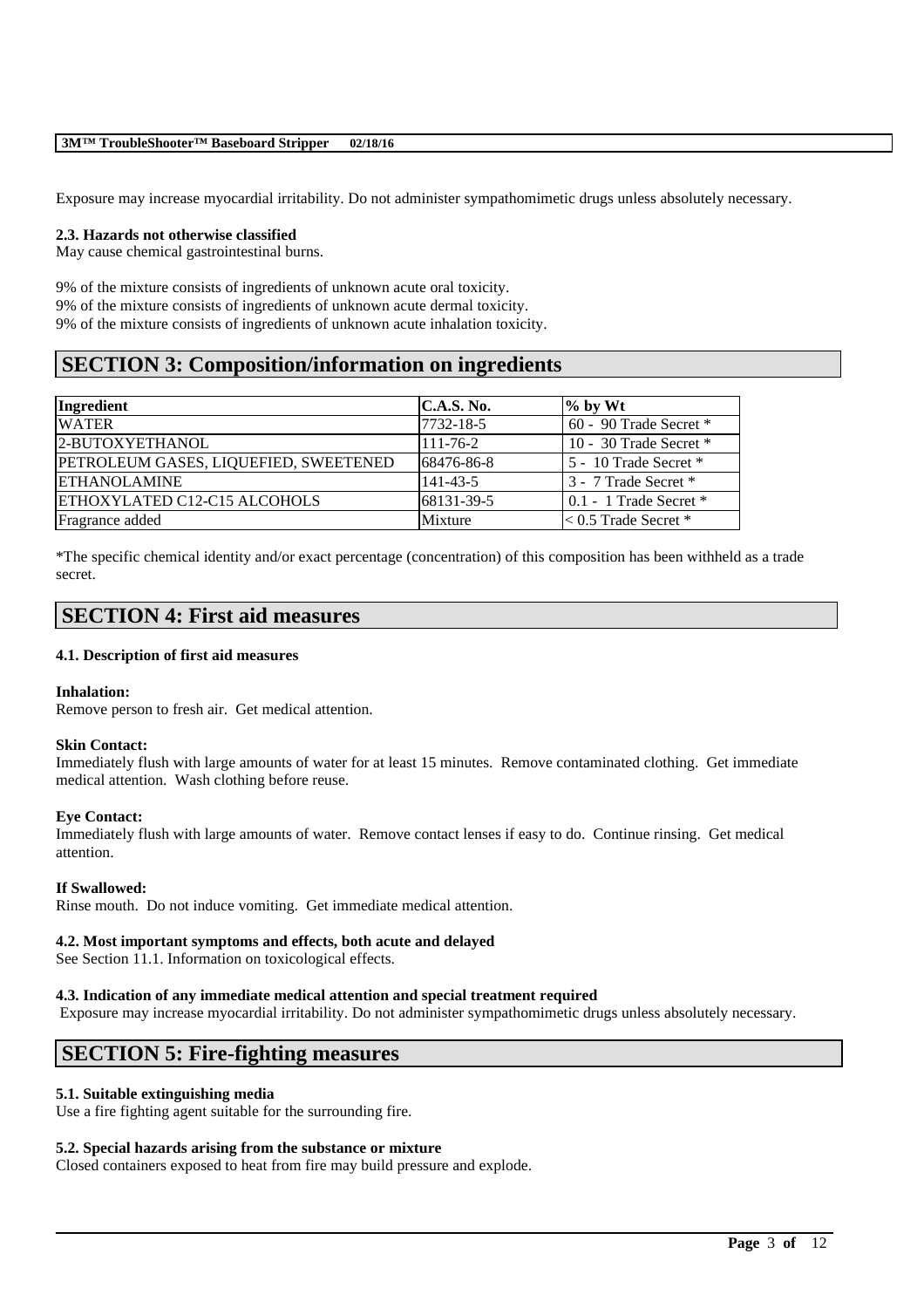**Hazardous Decomposition or By-Products**

**Substance Condition**

Carbon monoxide During Combustion Carbon dioxide During Combustion

#### **5.3. Special protective actions for fire-fighters**

No special protective actions for fire-fighters are anticipated.

## **SECTION 6: Accidental release measures**

#### **6.1. Personal precautions, protective equipment and emergency procedures**

Evacuate area. Keep away from heat/sparks/open flames/hot surfaces. - No smoking. Ventilate the area with fresh air. Refer to other sections of this SDS for information regarding physical and health hazards, respiratory protection, ventilation, and personal protective equipment.

#### **6.2. Environmental precautions**

Avoid release to the environment. For larger spills, cover drains and build dikes to prevent entry into sewer systems or bodies of water.

#### **6.3. Methods and material for containment and cleaning up**

If possible, seal leaking container. Place leaking containers in a well-ventilated area, preferably an operating exhaust hood, or if necessary outdoors on an impermeable surface until appropriate packaging for the leaking container or its contents is available. Contain spill. For large spills, if necessary, get assistance from professional spill clean up team. For small spills, carefully neutralize spill by adding appropriate dilute acid such as vinegar. Work slowly to avoid boiling or spattering. Continue to add neutralizing agent until reaction stops. Let cool before collecting. Or use a commercially available caustic (alkaline or basic) spill clean-up kit. Follow kit directions exactly. Working from around the edges of the spill inward, cover with bentonite, vermiculite, or commercially available inorganic absorbent material. Mix in sufficient absorbent until it appears dry. Remember, adding an absorbent material does not remove a physical, health, or environmental hazard. Collect as much of the spilled material as possible. Place in a metal container approved for use in transportation by appropriate authorities. The container must be lined with polyethylene plastic or contain a plastic drum liner made of polyethylene. Clean up residue with water. Seal the container. Dispose of collected material as soon as possible.

## **SECTION 7: Handling and storage**

#### **7.1. Precautions for safe handling**

Keep out of reach of children. Do not pierce or burn, even after use. Do not breathe dust/fume/gas/mist/vapors/spray. Do not get in eyes, on skin, or on clothing. Do not eat, drink or smoke when using this product. Wash thoroughly after handling. Avoid release to the environment. Wash contaminated clothing before reuse. Avoid contact with oxidizing agents (eg. chlorine, chromic acid etc.)

#### **7.2. Conditions for safe storage including any incompatibilities**

Store in a well-ventilated place. Keep container tightly closed. Protect from sunlight. Do not expose to temperatures exceeding 50C/122F. Store away from heat. Store away from acids. Store away from oxidizing agents.

## **SECTION 8: Exposure controls/personal protection**

#### **8.1. Control parameters**

#### **Occupational exposure limits**

If a component is disclosed in section 3 but does not appear in the table below, an occupational exposure limit is not available for the component.

| Ingredient      | C.A.S. No.     | Agency       | <b>Limit type</b> | <b>Additional Comments</b>     |
|-----------------|----------------|--------------|-------------------|--------------------------------|
| 2-BUTOXYETHANOL | $111 - 76 - 2$ | <b>ACGIH</b> | $TWA:20$ ppm      | Confirmed animal<br>$A3 \cdot$ |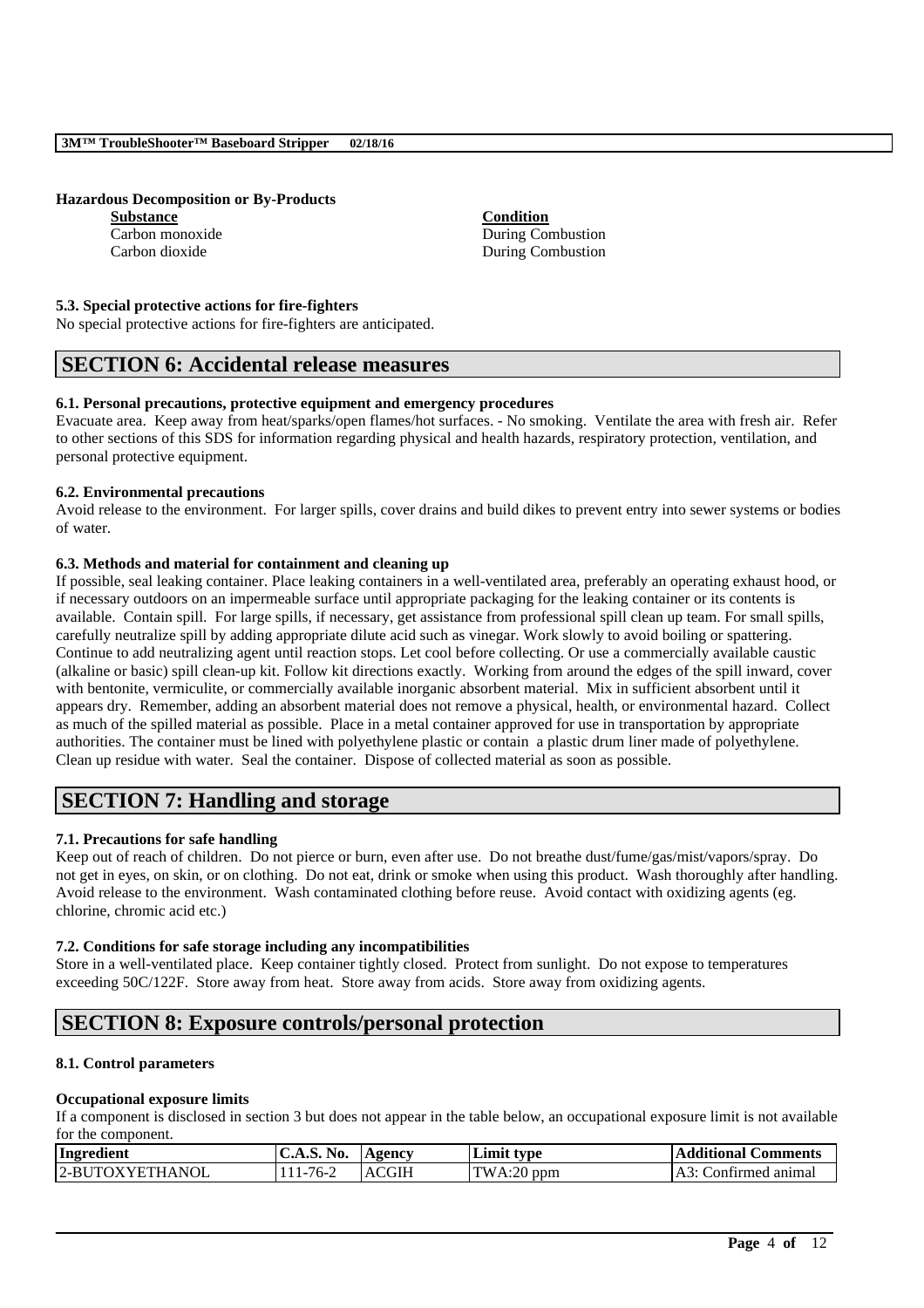|                                                                             |          |              |                                                | carcin.               |
|-----------------------------------------------------------------------------|----------|--------------|------------------------------------------------|-----------------------|
| 2-BUTOXYETHANOL                                                             | 111-76-2 | <b>OSHA</b>  | $\text{TWA:}240 \text{ mg/m}3(50 \text{ ppm})$ | <b>ISkin Notation</b> |
| <b>ETHANOLAMINE</b>                                                         | 141-43-5 | <b>ACGIH</b> | TWA:3 ppm;STEL:6 ppm                           |                       |
| <b>ETHANOLAMINE</b>                                                         | 141-43-5 | <b>OSHA</b>  | $\text{TWA:6 mg/m3}(3 \text{ ppm})$            |                       |
| $\sim$ $\sim$ $\sim$ $\sim$ $\sim$ $\sim$<br>$\sim$ $\sim$<br>$\sim$ $\sim$ |          |              |                                                |                       |

ACGIH : American Conference of Governmental Industrial Hygienists

AIHA : American Industrial Hygiene Association

CMRG : Chemical Manufacturer's Recommended Guidelines

OSHA : United States Department of Labor - Occupational Safety and Health Administration

TWA: Time-Weighted-Average

STEL: Short Term Exposure Limit

CEIL: Ceiling

#### **8.2. Exposure controls**

#### **8.2.1. Engineering controls**

Use general dilution ventilation and/or local exhaust ventilation to control airborne exposures to below relevant Exposure Limits and/or control dust/fume/gas/mist/vapors/spray. If ventilation is not adequate, use respiratory protection equipment. Do not remain in area where available oxygen may be reduced.

#### **8.2.2. Personal protective equipment (PPE)**

#### **Eye/face protection**

Select and use eye/face protection to prevent contact based on the results of an exposure assessment. The following eye/face protection(s) are recommended:

Indirect Vented Goggles

#### **Skin/hand protection**

Select and use gloves and/or protective clothing approved to relevant local standards to prevent skin contact based on the results of an exposure assessment. Selection should be based on use factors such as exposure levels, concentration of the substance or mixture, frequency and duration, physical challenges such as temperature extremes, and other use conditions. Consult with your glove and/or protective clothing manufacturer for selection of appropriate compatible gloves/protective clothing. Note: Nitrile gloves may be worn over polymer laminate gloves to improve dexterity. Gloves made from the following material(s) are recommended: Polymer laminate

If this product is used in a manner that presents a higher potential for exposure (eg. spraying, high splash potential etc.), then use of protective coveralls may be necessary. Select and use body protection to prevent contact based on the results of an exposure assessment. The following protective clothing material(s) are recommended: Apron - polymer laminate

#### **Respiratory protection**

An exposure assessment may be needed to decide if a respirator is required. If a respirator is needed, use respirators as part of a full respiratory protection program. Based on the results of the exposure assessment, select from the following respirator type(s) to reduce inhalation exposure:

\_\_\_\_\_\_\_\_\_\_\_\_\_\_\_\_\_\_\_\_\_\_\_\_\_\_\_\_\_\_\_\_\_\_\_\_\_\_\_\_\_\_\_\_\_\_\_\_\_\_\_\_\_\_\_\_\_\_\_\_\_\_\_\_\_\_\_\_\_\_\_\_\_\_\_\_\_\_\_\_\_\_\_\_\_\_\_\_\_\_

Half facepiece or full facepiece air-purifying respirator suitable for organic vapors and particulates

For questions about suitability for a specific application, consult with your respirator manufacturer.

## **SECTION 9: Physical and chemical properties**

### **9.1. Information on basic physical and chemical properties**

**General Physical Form:** Liquid **Specific Physical Form:** Aerosol Odor, Color, Grade: Off white, milky liquid. **Odor threshold** *No Data Available* **pH** 11 - 12.1 **Melting point** *Not Applicable*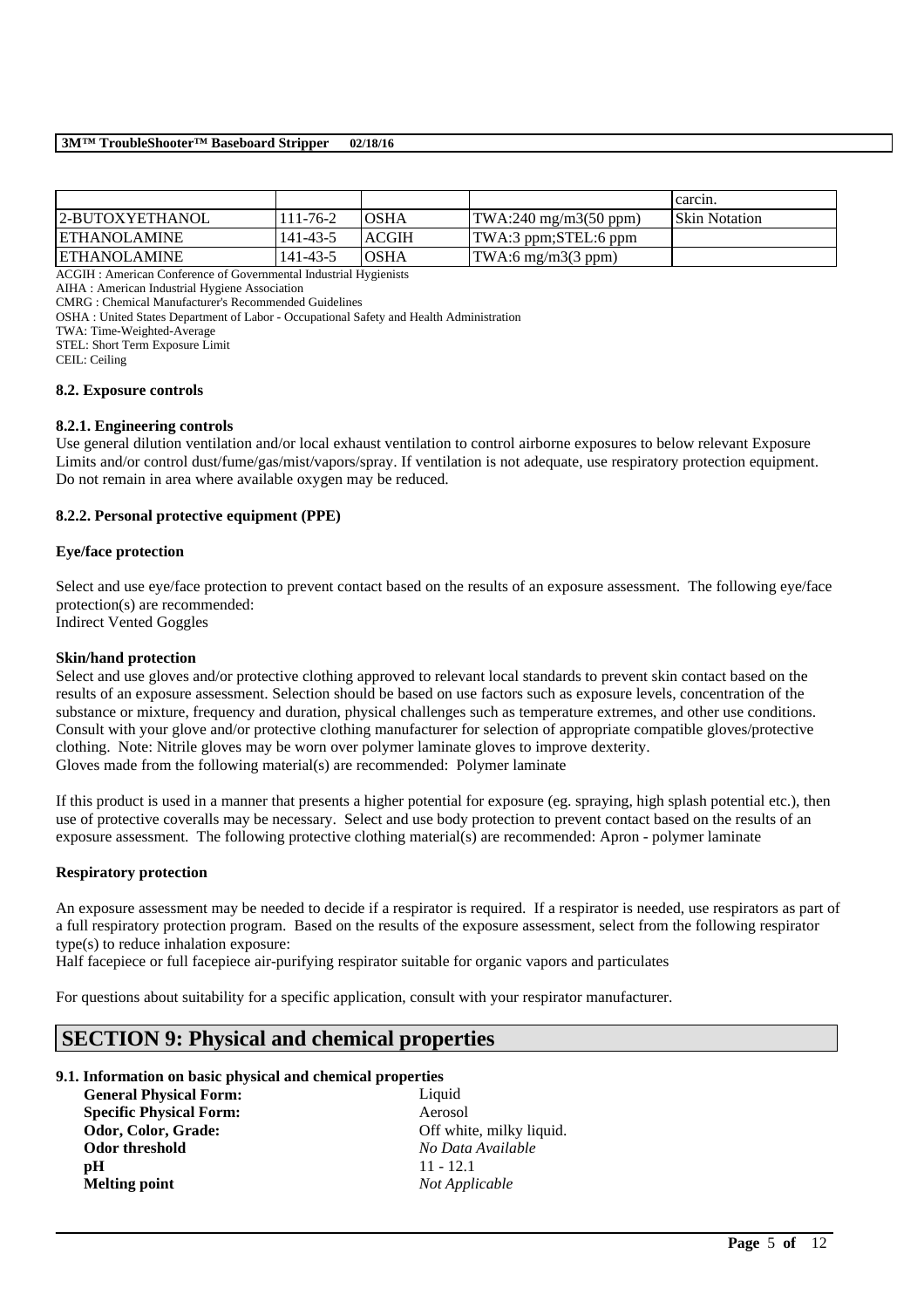| <b>Boiling Point</b>                   | $>$ 212 °F                                                          |
|----------------------------------------|---------------------------------------------------------------------|
| <b>Flash Point</b>                     | No flash point                                                      |
| <b>Evaporation rate</b>                | No Data Available                                                   |
| <b>Flammability (solid, gas)</b>       | Not Applicable                                                      |
| <b>Flammable Limits(LEL)</b>           | No Data Available                                                   |
| <b>Flammable Limits (UEL)</b>          | No Data Available                                                   |
| <b>Vapor Pressure</b>                  | No Data Available                                                   |
| <b>Vapor Density</b>                   | No Data Available                                                   |
| <b>Density</b>                         | $0.967 - 1.027$ g/ml                                                |
| <b>Specific Gravity</b>                | $0.967 - 1.027$ [ <i>Ref Std:</i> WATER=1]                          |
| <b>Solubility in Water</b>             | Complete                                                            |
| Solubility- non-water                  | No Data Available                                                   |
| Partition coefficient: n-octanol/water | No Data Available                                                   |
| <b>Autoignition temperature</b>        | No Data Available                                                   |
| <b>Decomposition temperature</b>       | No Data Available                                                   |
| <b>Viscosity</b>                       | $> 80$ centipoise                                                   |
| Molecular weight                       | No Data Available                                                   |
| <b>Volatile Organic Compounds</b>      | 15 - 20 % weight [ <i>Test Method:</i> calculated per CARB title 2] |
| <b>Percent volatile</b>                | $60 - 90$ % weight                                                  |
| VOC Less H2O & Exempt Solvents         | 615 - 645 g/l [ <i>Test Method:</i> calculated per CARB title 2]    |

## **SECTION 10: Stability and reactivity**

#### **10.1. Reactivity**

This material may be reactive with certain agents under certain conditions - see the remaining headings in this section.

## **10.2. Chemical stability**

Stable.

#### **10.3. Possibility of hazardous reactions** Hazardous polymerization will not occur.

**10.4. Conditions to avoid** Heat

Sparks and/or flames

#### **10.5. Incompatible materials** Strong oxidizing agents Strong acids

#### **10.6. Hazardous decomposition products Substance Condition**

None known.

Refer to section 5.2 for hazardous decomposition products during combustion.

## **SECTION 11: Toxicological information**

**The information below may not be consistent with the material classification in Section 2 if specific ingredient classifications are mandated by a competent authority. In addition, toxicological data on ingredients may not be reflected in the material classification and/or the signs and symptoms of exposure, because an ingredient may be present below the threshold for labeling, an ingredient may not be available for exposure, or the data may not be relevant to the material as a whole.**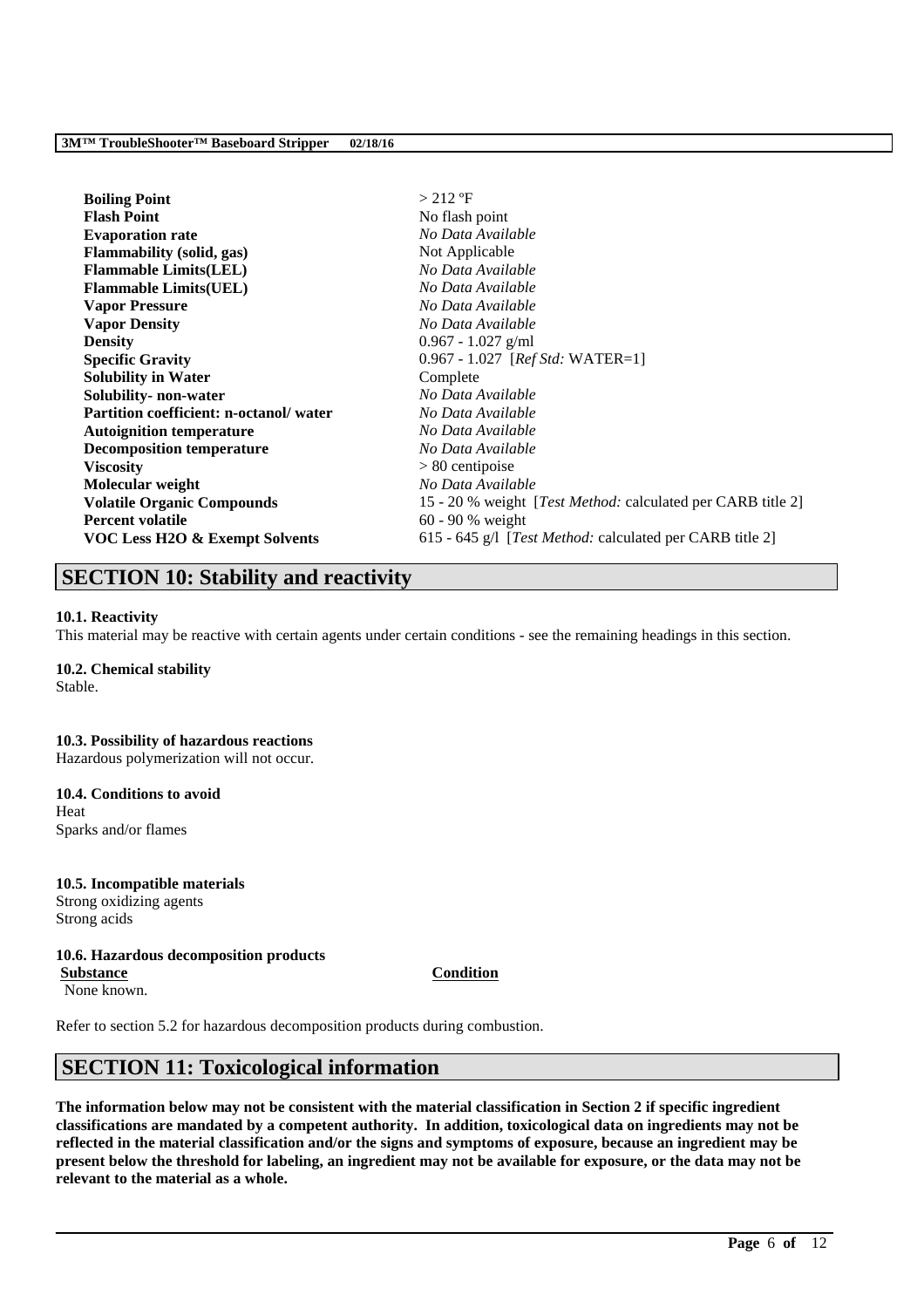#### **11.1. Information on Toxicological effects**

#### **Signs and Symptoms of Exposure**

#### **Based on test data and/or information on the components, this material may produce the following health effects:**

#### **Inhalation:**

Harmful if inhaled.

Respiratory Tract Irritation: Signs/symptoms may include cough, sneezing, nasal discharge, headache, hoarseness, and nose and throat pain.

May cause additional health effects (see below).

#### **Skin Contact:**

May be harmful in contact with skin. Corrosive (Skin Burns): Signs/symptoms may include localized redness, swelling, itching, intense pain, blistering, ulceration, and tissue destruction.

#### **Eye Contact:**

Severe Eye Irritation: Signs/symptoms may include significant redness, swelling, pain, tearing, cloudy appearance of the cornea, and impaired vision.

#### **Ingestion:**

May be harmful if swallowed.

Gastrointestinal Corrosion: Signs/symptoms may include severe mouth, throat and abdominal pain; nausea; vomiting; and diarrhea; blood in the feces and/or vomitus may also be seen.

May cause additional health effects (see below).

#### **Additional Health Effects:**

#### **Single exposure may cause target organ effects:**

Central Nervous System (CNS) Depression: Signs/symptoms may include headache, dizziness, drowsiness, incoordination, nausea, slowed reaction time, slurred speech, giddiness, and unconsciousness.

Cardiac Sensitization: Signs/symptoms may include irregular heartbeat (arrhythmia), faintness, chest pain, and may be fatal.

Blood Effects: Signs/symptoms may include generalized weakness and fatigue, skin pallor, changes in blood clotting time, internal bleeding, and/or hemoglobinemia.

#### **Prolonged or repeated exposure may cause target organ effects:**

Blood Effects: Signs/symptoms may include generalized weakness and fatigue, skin pallor, changes in blood clotting time, internal bleeding, and/or hemoglobinemia.

#### **Toxicological Data**

If a component is disclosed in section 3 but does not appear in a table below, either no data are available for that endpoint or the data are not sufficient for classification.

#### **Acute Toxicity**

| <b>Name</b>     | Route       | <b>Species</b> | <b>Value</b>                                    |
|-----------------|-------------|----------------|-------------------------------------------------|
| Overall product | Dermal      |                | No data available; calculated ATE 2,000 - 5,000 |
|                 |             |                | mg/kg                                           |
| Overall product | Inhalation- |                | No data available; calculated ATE 10 - 20 mg/l  |
|                 | Vapor(4 hr) |                |                                                 |
| Overall product | Ingestion   |                | No data available; calculated ATE 2,000 - 5,000 |
|                 |             |                | mg/kg                                           |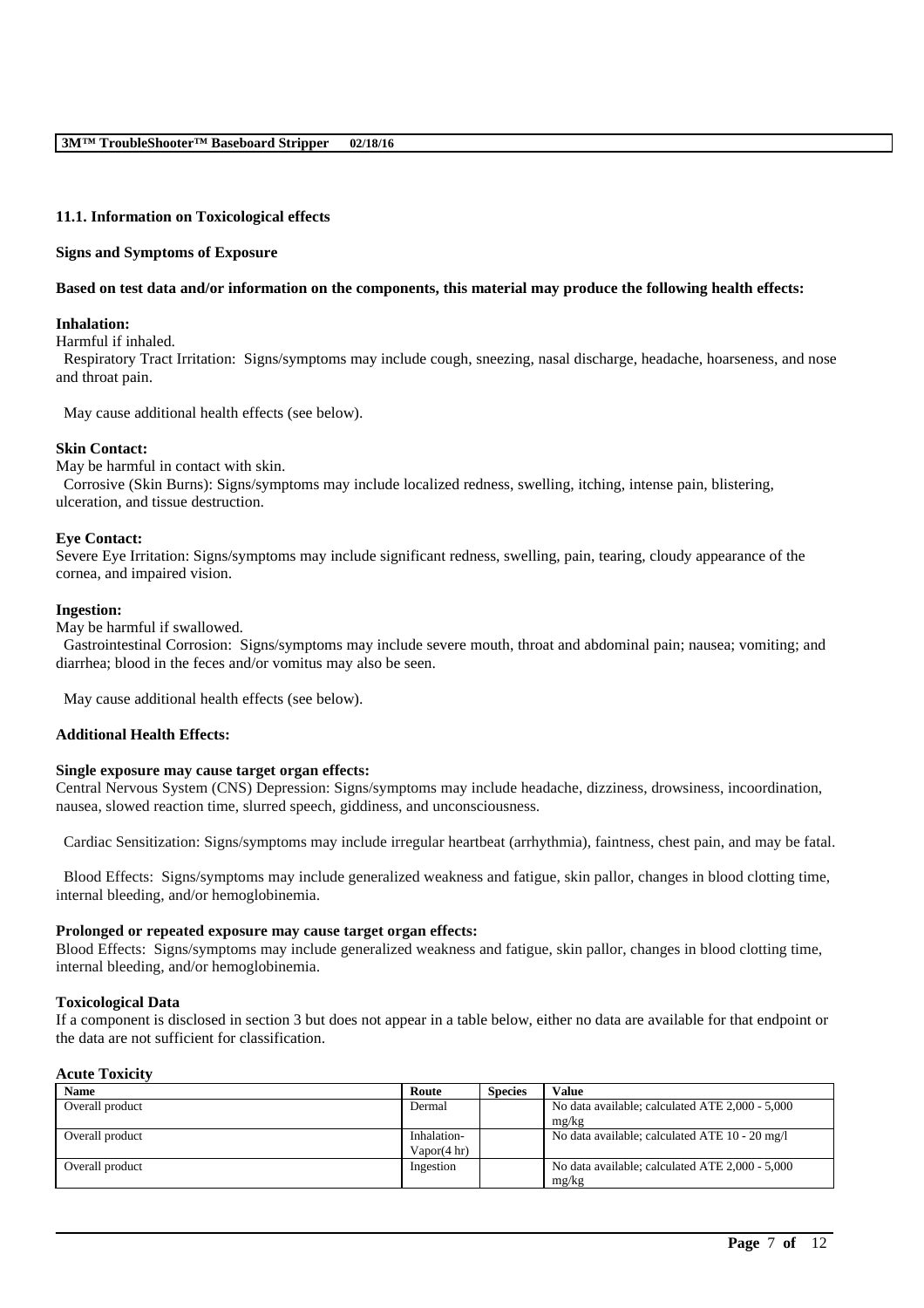| 2-BUTOXYETHANOL                                                                                                                   | Dermal      | Guinea     | $LD50 > 2,000$ mg/kg                |
|-----------------------------------------------------------------------------------------------------------------------------------|-------------|------------|-------------------------------------|
|                                                                                                                                   |             | pig        |                                     |
| 2-BUTOXYETHANOL                                                                                                                   | Inhalation- | Guinea     | $LC50 > 2.6$ mg/l                   |
|                                                                                                                                   | Vapor (4    | pig        |                                     |
|                                                                                                                                   | hours)      |            |                                     |
| 2-BUTOXYETHANOL                                                                                                                   | Ingestion   | Guinea     | $LD50$ 1,414 mg/kg                  |
|                                                                                                                                   |             | pig        |                                     |
| PETROLEUM GASES, LIQUEFIED, SWEETENED                                                                                             | Inhalation- | Rat        | LC50 277,000 ppm                    |
|                                                                                                                                   | Gas $(4)$   |            |                                     |
|                                                                                                                                   | hours)      |            |                                     |
| <b>ETHANOLAMINE</b>                                                                                                               | Inhalation- | official   | LC50 estimated to be $10 - 20$ mg/l |
|                                                                                                                                   | Vapor       | classifica |                                     |
|                                                                                                                                   |             | tion       |                                     |
| <b>ETHANOLAMINE</b>                                                                                                               | Dermal      | Rabbit     | $LD50$ 1,000 mg/kg                  |
| <b>ETHANOLAMINE</b>                                                                                                               | Ingestion   | Rat        | LD50 $1,720$ mg/kg                  |
| ETHOXYLATED C12-C15 ALCOHOLS                                                                                                      | Dermal      | Rat        | LD50 $5,000$ mg/kg                  |
| ETHOXYLATED C12-C15 ALCOHOLS                                                                                                      | Ingestion   | Rat        | LD50 $1,200$ mg/kg                  |
| $\overline{1}$<br>the contract of the contract of the contract of the contract of the contract of the contract of the contract of |             |            |                                     |

ATE = acute toxicity estimate

### **Skin Corrosion/Irritation**

| <b>Name</b>                           | <b>Species</b>                    | <b>Value</b>              |
|---------------------------------------|-----------------------------------|---------------------------|
|                                       |                                   |                           |
| Overall product                       |                                   | Corrosive                 |
| 2-BUTOXYETHANOL                       | Rabbit                            | Irritant                  |
| PETROLEUM GASES, LIQUEFIED, SWEETENED | Professio<br>nal<br>judgeme<br>nt | No significant irritation |
| <b>ETHANOLAMINE</b>                   | Rabbit                            | Corrosive                 |

### **Serious Eye Damage/Irritation**

| Name                                  | <b>Species</b> | <b>Value</b>              |
|---------------------------------------|----------------|---------------------------|
|                                       |                |                           |
| Overall product                       |                | Severe irritant           |
| 2-BUTOXYETHANOL                       | Rabbit         | Severe irritant           |
| PETROLEUM GASES, LIQUEFIED, SWEETENED | Professio      | No significant irritation |
|                                       | nal            |                           |
|                                       | judgeme        |                           |
|                                       | nt             |                           |
| <b>ETHANOLAMINE</b>                   | Rabbit         | Corrosive                 |
| ETHOXYLATED C12-C15 ALCOHOLS          | <b>Not</b>     | Corrosive                 |
|                                       | available      |                           |

## **Skin Sensitization**

| Name            | <b>Species</b>   | <b>Value</b>                                   |
|-----------------|------------------|------------------------------------------------|
| 2-BUTOXYETHANOL | Guinea           | Not sensitizing                                |
|                 | p <sub>1</sub> g |                                                |
| ETHANOLAMINE    | Guinea           | Some positive data exist, but the data are not |
|                 | pig              | sufficient for classification                  |

#### **Respiratory Sensitization**

For the component/components, either no data are currently available or the data are not sufficient for classification.

## **Germ Cell Mutagenicity**

| <b>Name</b>                           | Route    | Value                                          |
|---------------------------------------|----------|------------------------------------------------|
|                                       |          |                                                |
| 2-BUTOXYETHANOL                       | In Vitro | Some positive data exist, but the data are not |
|                                       |          | sufficient for classification                  |
| PETROLEUM GASES, LIQUEFIED, SWEETENED | In Vitro | Not mutagenic                                  |
| ETHANOLAMINE                          | In Vitro | Not mutagenic                                  |
| ETHANOLAMINE                          | In vivo  | Not mutagenic                                  |

\_\_\_\_\_\_\_\_\_\_\_\_\_\_\_\_\_\_\_\_\_\_\_\_\_\_\_\_\_\_\_\_\_\_\_\_\_\_\_\_\_\_\_\_\_\_\_\_\_\_\_\_\_\_\_\_\_\_\_\_\_\_\_\_\_\_\_\_\_\_\_\_\_\_\_\_\_\_\_\_\_\_\_\_\_\_\_\_\_\_

### **Carcinogenicity**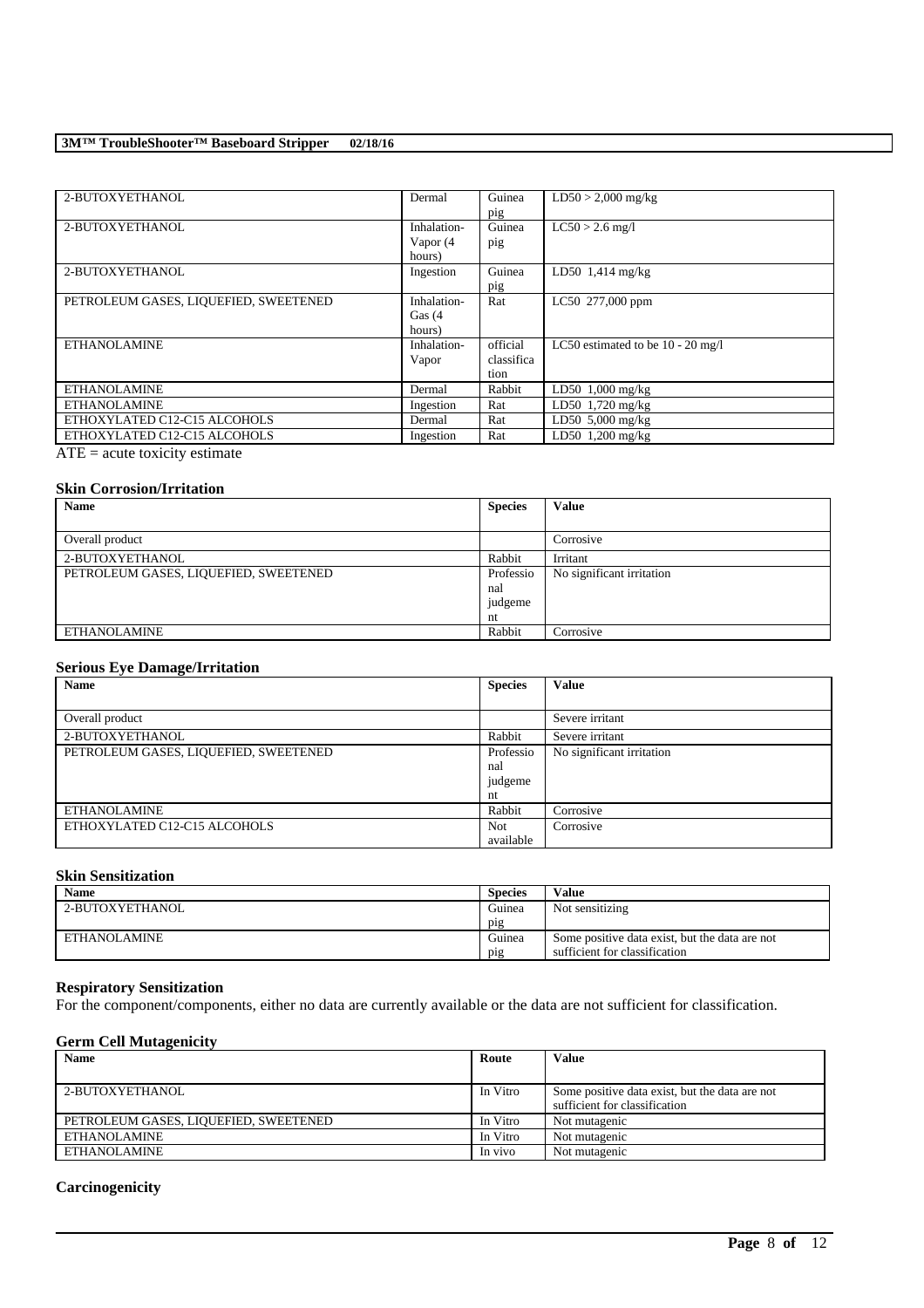| <b>Name</b>     | Route      | <b>Species</b>     | Value                                                                           |
|-----------------|------------|--------------------|---------------------------------------------------------------------------------|
| 2-BUTOXYETHANOL | Inhalation | Multiple<br>anımal | Some positive data exist, but the data are not<br>sufficient for classification |
|                 |            | species            |                                                                                 |

## **Reproductive Toxicity**

## **Reproductive and/or Developmental Effects**

| <b>Name</b>         | Route      | <b>Value</b>                            | <b>Species</b> | <b>Test Result</b> | <b>Exposure</b> |
|---------------------|------------|-----------------------------------------|----------------|--------------------|-----------------|
|                     |            |                                         |                |                    | <b>Duration</b> |
| 2-BUTOXYETHANOL     | Dermal     | Not toxic to development                | Rat            | <b>NOAEL 1.760</b> | during          |
|                     |            |                                         |                | mg/kg/day          | gestation       |
| 2-BUTOXYETHANOL     | Ingestion  | Some positive developmental data exist, | Rat            | <b>NOAEL 100</b>   | during          |
|                     |            | but the data are not sufficient for     |                | mg/kg/day          | organogenesi    |
|                     |            | classification                          |                |                    | s               |
| 2-BUTOXYETHANOL     | Inhalation | Some positive developmental data exist, | Multiple       | NOAEL 0.48         | during          |
|                     |            | but the data are not sufficient for     | animal         | mg/l               | organogenesi    |
|                     |            | classification                          | species        |                    | S               |
| <b>ETHANOLAMINE</b> | Dermal     | Not toxic to development                | Rat            | <b>NOAEL 225</b>   | during          |
|                     |            |                                         |                | mg/kg/day          | organogenesi    |
|                     |            |                                         |                |                    | S               |
| <b>ETHANOLAMINE</b> | Ingestion  | Not toxic to development                | Rat            | <b>NOAEL 616</b>   | during          |
|                     |            |                                         |                | mg/kg/day          | organogenesi    |
|                     |            |                                         |                |                    | S               |

### **Target Organ(s)**

## **Specific Target Organ Toxicity - single exposure**

| <b>Name</b>                                        | Route      | <b>Target Organ(s)</b>               | <b>Value</b>                                                                       | <b>Species</b>                    | <b>Test Result</b>            | <b>Exposure</b><br><b>Duration</b> |
|----------------------------------------------------|------------|--------------------------------------|------------------------------------------------------------------------------------|-----------------------------------|-------------------------------|------------------------------------|
| 2-BUTOXYETHANOL                                    | Dermal     | endocrine system                     | Some positive data exist, but the<br>data are not sufficient for<br>classification | Rabbit                            | <b>NOAEL 902</b><br>mg/kg     | 6 hours                            |
| 2-BUTOXYETHANOL                                    | Dermal     | liver                                | Some positive data exist, but the<br>data are not sufficient for<br>classification | Rabbit                            | LOAEL 72<br>mg/kg             | not available                      |
| 2-BUTOXYETHANOL                                    | Dermal     | kidney and/or<br>bladder             | Some positive data exist, but the<br>data are not sufficient for<br>classification | Rabbit                            | <b>LOAEL 451</b><br>mg/kg     | 6 hours                            |
| 2-BUTOXYETHANOL                                    | Dermal     | blood                                | Some positive data exist, but the<br>data are not sufficient for<br>classification | Multiple<br>animal<br>species     | <b>NOAEL Not</b><br>available |                                    |
| 2-BUTOXYETHANOL                                    | Inhalation | central nervous<br>system depression | May cause drowsiness or<br>dizziness                                               | Human                             | NOAEL Not<br>available        |                                    |
| 2-BUTOXYETHANOL                                    | Inhalation | respiratory irritation               | Some positive data exist, but the<br>data are not sufficient for<br>classification | Human                             | <b>NOAEL Not</b><br>available |                                    |
| 2-BUTOXYETHANOL                                    | Inhalation | blood                                | Some positive data exist, but the<br>data are not sufficient for<br>classification | Multiple<br>animal<br>species     | <b>NOAEL Not</b><br>available |                                    |
| 2-BUTOXYETHANOL                                    | Ingestion  | central nervous<br>system depression | May cause drowsiness or<br>dizziness                                               | Professio<br>nal<br>judgeme<br>nt | <b>NOAEL Not</b><br>available |                                    |
| 2-BUTOXYETHANOL                                    | Ingestion  | blood                                | Some positive data exist, but the<br>data are not sufficient for<br>classification | Multiple<br>animal<br>species     | <b>NOAEL Not</b><br>available |                                    |
| 2-BUTOXYETHANOL                                    | Ingestion  | kidney and/or<br>bladder             | Some positive data exist, but the<br>data are not sufficient for<br>classification | Human                             | <b>NOAEL Not</b><br>available | poisoning<br>and/or abuse          |
| PETROLEUM GASES,<br>LIQUEFIED,<br><b>SWEETENED</b> | Inhalation | cardiac sensitization                | Causes damage to organs                                                            | similar<br>compoun<br>ds          | <b>NOAEL Not</b><br>available |                                    |
| PETROLEUM GASES,<br>LIQUEFIED,<br><b>SWEETENED</b> | Inhalation | central nervous<br>system depression | May cause drowsiness or<br>dizziness                                               |                                   | <b>NOAEL Not</b><br>available |                                    |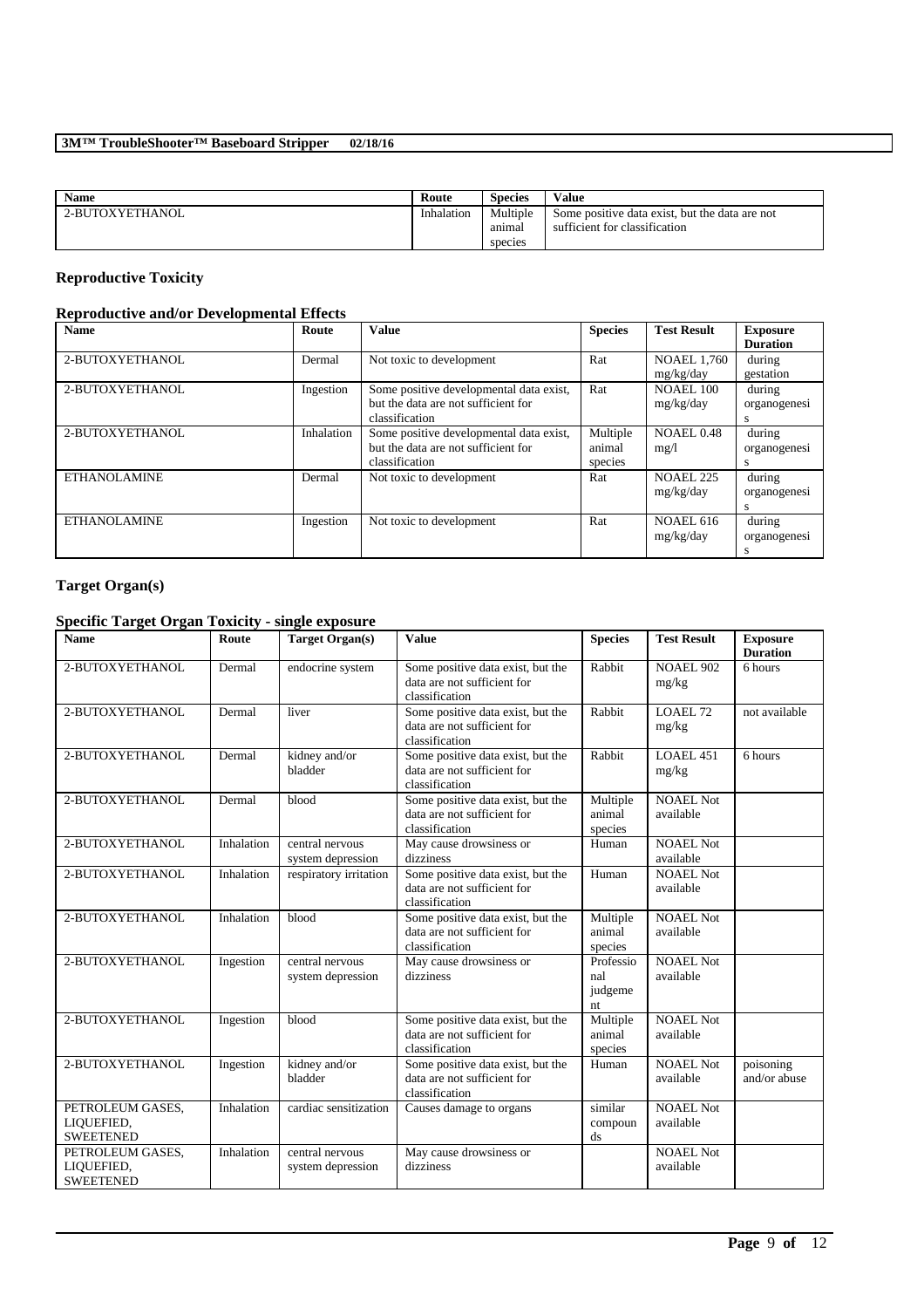| PETROLEUM GASES.<br>LIQUEFIED.<br><b>SWEETENED</b> | Inhalation | respiratory irritation | All data are negative            |                        | <b>NOAEL Not</b><br>available |  |
|----------------------------------------------------|------------|------------------------|----------------------------------|------------------------|-------------------------------|--|
| ETHANOLAMINE                                       | Inhalation | respiratory irritation | May cause respiratory irritation | Human<br>and<br>animal | <b>NOAEL Not</b><br>available |  |

#### **Specific Target Organ Toxicity - repeated exposure**

| <b>Name</b>                                        | Route      | <b>Target Organ(s)</b>                                                                | <b>Value</b>                                                                       | <b>Species</b>                | <b>Test Result</b>             | <b>Exposure</b><br><b>Duration</b> |
|----------------------------------------------------|------------|---------------------------------------------------------------------------------------|------------------------------------------------------------------------------------|-------------------------------|--------------------------------|------------------------------------|
| 2-BUTOXYETHANOL                                    | Dermal     | blood                                                                                 | Some positive data exist, but the<br>data are not sufficient for<br>classification | Multiple<br>animal<br>species | <b>NOAEL Not</b><br>available  | not available                      |
| 2-BUTOXYETHANOL                                    | Dermal     | endocrine system                                                                      | All data are negative                                                              | Rabbit                        | <b>NOAEL 150</b><br>mg/kg/day  | 90 days                            |
| 2-BUTOXYETHANOL                                    | Inhalation | liver                                                                                 | Some positive data exist, but the<br>data are not sufficient for<br>classification | Rat                           | <b>NOAEL 2.4</b><br>mg/1       | 14 weeks                           |
| 2-BUTOXYETHANOL                                    | Inhalation | kidney and/or<br>bladder                                                              | Some positive data exist, but the<br>data are not sufficient for<br>classification | Rat                           | <b>NOAEL 0.15</b><br>mg/1      | 14 weeks                           |
| 2-BUTOXYETHANOL                                    | Inhalation | blood                                                                                 | Some positive data exist, but the<br>data are not sufficient for<br>classification | Rat                           | LOAEL 0.15<br>mg/1             | 6 months                           |
| 2-BUTOXYETHANOL                                    | Inhalation | endocrine system                                                                      | Some positive data exist, but the<br>data are not sufficient for<br>classification | Dog                           | LOAEL 1.9<br>mg/1              | 8 days                             |
| 2-BUTOXYETHANOL                                    | Ingestion  | blood                                                                                 | Some positive data exist, but the<br>data are not sufficient for<br>classification | Rat                           | LOAEL 69<br>mg/kg/day          | 13 weeks                           |
| 2-BUTOXYETHANOL                                    | Ingestion  | kidney and/or<br>bladder                                                              | Some positive data exist, but the<br>data are not sufficient for<br>classification | Multiple<br>animal<br>species | <b>NOAEL Not</b><br>available  | not available                      |
| PETROLEUM GASES,<br>LIQUEFIED,<br><b>SWEETENED</b> | Inhalation | kidney and/or<br>bladder                                                              | Some positive data exist, but the<br>data are not sufficient for<br>classification | Rat                           | <b>NOAEL Not</b><br>available  |                                    |
| <b>ETHANOLAMINE</b>                                | Inhalation | liver   kidney and/or<br>bladder   respiratory<br>system                              | Some positive data exist, but the<br>data are not sufficient for<br>classification | Multiple<br>animal<br>species | NOAEL.<br>$0.656 \text{ mg}/1$ | 5 weeks                            |
| <b>ETHANOLAMINE</b>                                | Ingestion  | hematopoietic<br>system   liver  <br>kidney and/or<br>bladder   respiratory<br>system | Some positive data exist, but the<br>data are not sufficient for<br>classification | Rat                           | <b>NOAEL Not</b><br>available  |                                    |

#### **Aspiration Hazard**

For the component/components, either no data are currently available or the data are not sufficient for classification.

### **Please contact the address or phone number listed on the first page of the SDS for additional toxicological information on this material and/or its components.**

\_\_\_\_\_\_\_\_\_\_\_\_\_\_\_\_\_\_\_\_\_\_\_\_\_\_\_\_\_\_\_\_\_\_\_\_\_\_\_\_\_\_\_\_\_\_\_\_\_\_\_\_\_\_\_\_\_\_\_\_\_\_\_\_\_\_\_\_\_\_\_\_\_\_\_\_\_\_\_\_\_\_\_\_\_\_\_\_\_\_

## **SECTION 12: Ecological information**

#### **Ecotoxicological information**

A 3M Product Environmental Data Sheet (PED) is available.

#### **Chemical fate information**

A 3M Product Environmental Data Sheet (PED) is available.

## **SECTION 13: Disposal considerations**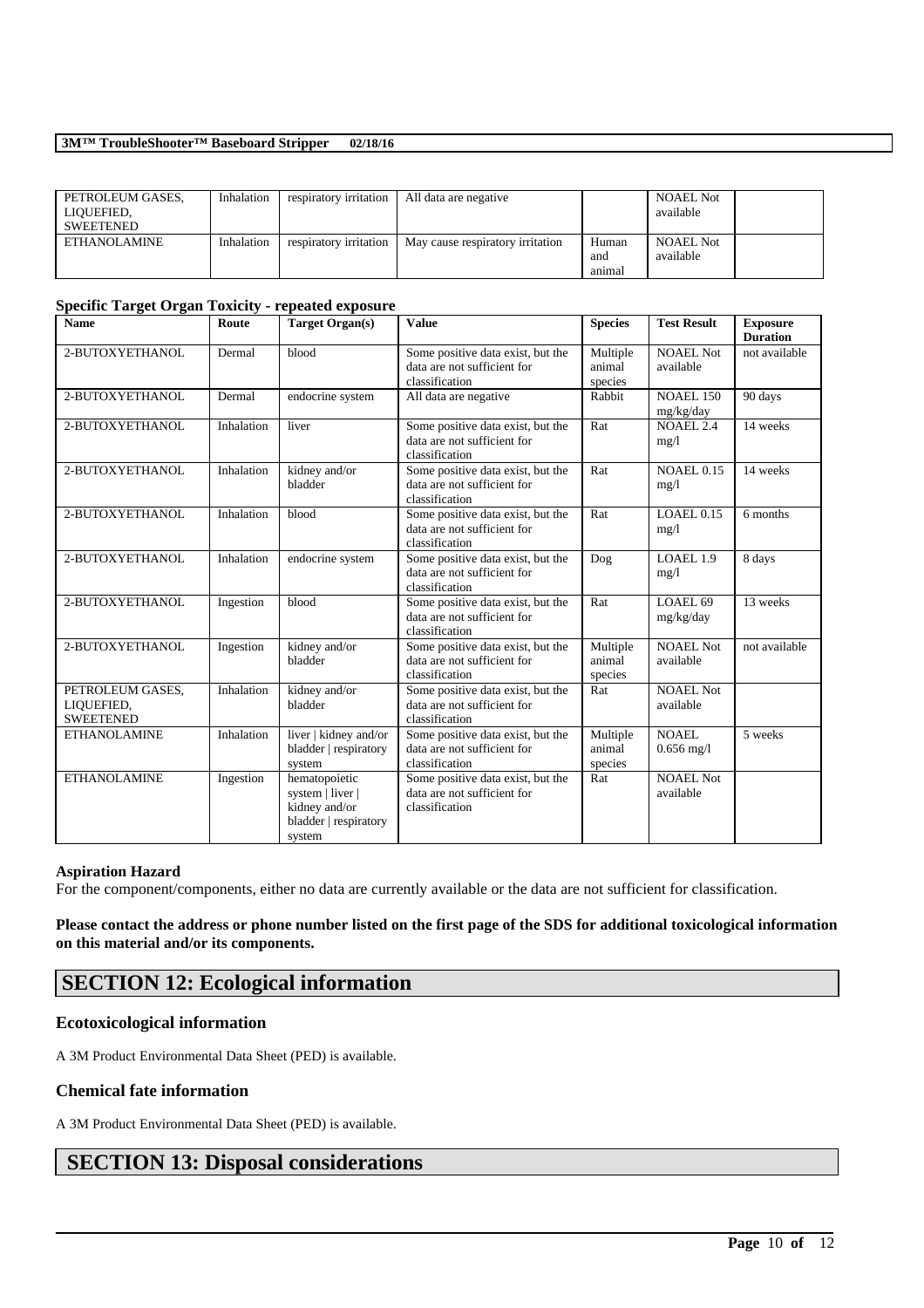#### **13.1. Disposal methods**

Dispose of contents/ container in accordance with the local/regional/national/international regulations.

Incinerate in a permitted waste incineration facility. Proper destruction may require the use of additional fuel during incineration processes. Facility must be capable of handling aerosol cans. As a disposal alternative, utilize an acceptable permitted waste disposal facility. Empty drums/barrels/containers used for transporting and handling hazardous chemicals (chemical substances/mixtures/preparations classified as Hazardous as per applicable regulations) shall be considered, stored, treated & disposed of as hazardous wastes unless otherwise defined by applicable waste regulations. Consult with the respective regulating authorities to determine the available treatment and disposal facilities.

**EPA Hazardous Waste Number (RCRA):** D002 (Corrosive)

## **SECTION 14: Transport Information**

For Transport Information, please visit http://3M.com/Transportinfo or call 1-800-364-3577 or 651-737-6501.

## **SECTION 15: Regulatory information**

# **15.1. US Federal Regulations**

**311/312 Hazard Categories:**

Fire Hazard - Yes Pressure Hazard - Yes Reactivity Hazard - No Immediate Hazard - Yes Delayed Hazard - Yes

**Section 313 Toxic Chemicals subject to the reporting requirements of that section and 40 CFR part 372 (EPCRA):**

| Ingredient                      | C.A.S. No | $\%$ by Wt |
|---------------------------------|-----------|------------|
| 2-BUTOXYETHANOL (GLYCOL ETHERS) | 111-76-2  | $10 - 30$  |

### **15.2. State Regulations**

#### **15.3. Chemical Inventories**

The components of this material are in compliance with the provisions of Australia National Industrial Chemical Notification and Assessment Scheme (NICNAS). Certain restrictions may apply. Contact the selling division for additional information.

The components of this product are in compliance with the new substance notification requirements of CEPA.

The components of this material are in compliance with the China "Measures on Environmental Management of New Chemical Substance". Certain restrictions may apply. Contact the selling division for additional information.

The components of this material are in compliance with the provisions of the Korean Toxic Chemical Control Law. Certain restrictions may apply. Contact the selling division for additional information.

\_\_\_\_\_\_\_\_\_\_\_\_\_\_\_\_\_\_\_\_\_\_\_\_\_\_\_\_\_\_\_\_\_\_\_\_\_\_\_\_\_\_\_\_\_\_\_\_\_\_\_\_\_\_\_\_\_\_\_\_\_\_\_\_\_\_\_\_\_\_\_\_\_\_\_\_\_\_\_\_\_\_\_\_\_\_\_\_\_\_

The components of this material are in compliance with the provisions of Philippines RA 6969 requirements. Certain restrictions may apply. Contact the selling division for additional information.

The components of this product are in compliance with the chemical notification requirements of TSCA.

This product complies with the New Zealand Hazardous Substances and New Organisms Act (1996).

### **15.4. International Regulations**